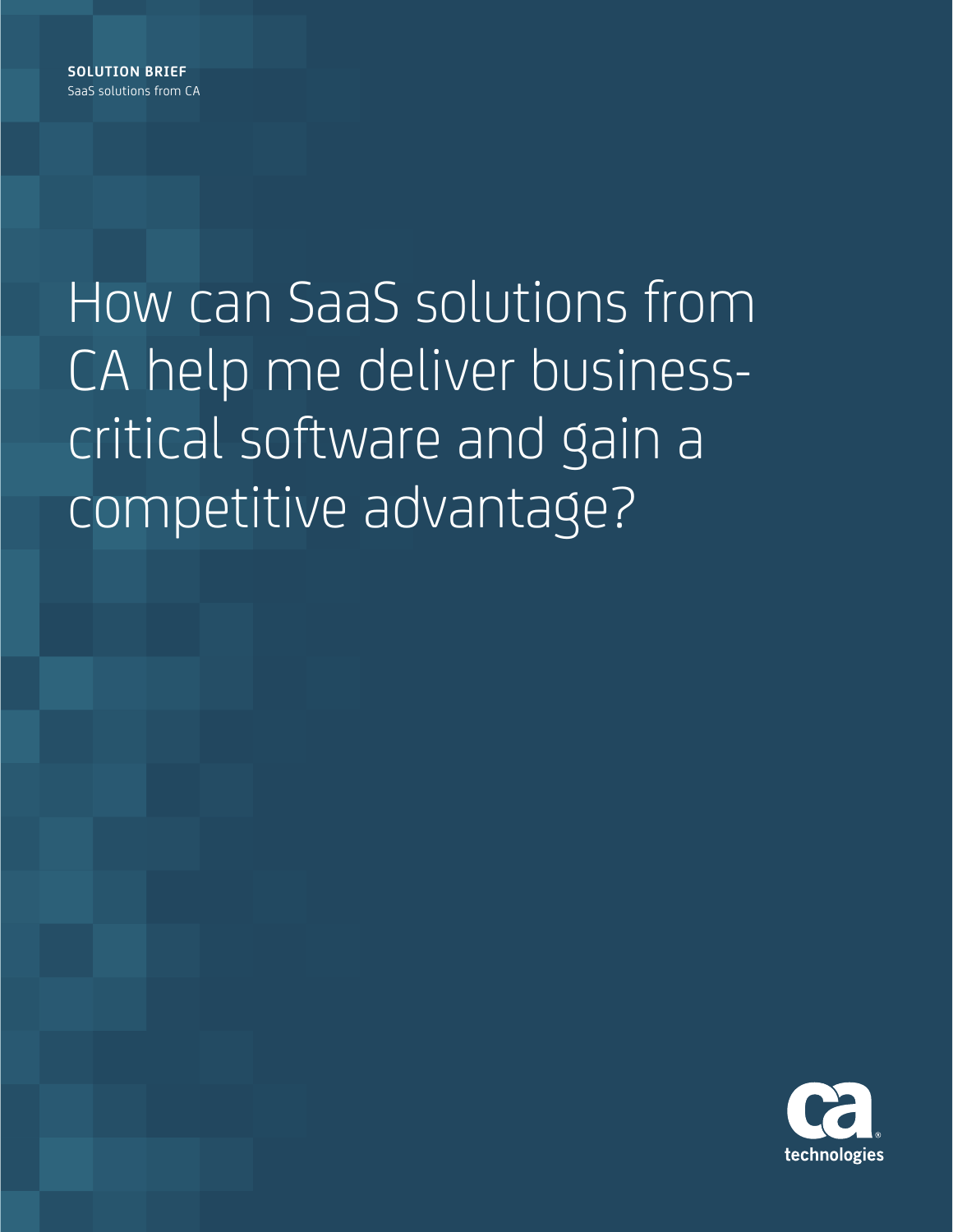environments, CA Technologies can help you reduce protectional costs, realize faster time-to-value and free<br>
protection operational costs, realize faster time-to-value and free patients, allowing your employees to<br>and in the Information of the Information of the International Section 1999 In today's application economy, more and more businesses consider the SaaS model to be far more convenient than hosting software on-premises. However, you can only truly benefit from SaaS if your solution provider can deliver what your business demands. With a proven history of helping organizations manage and secure their cloud focus on what's most important for your business.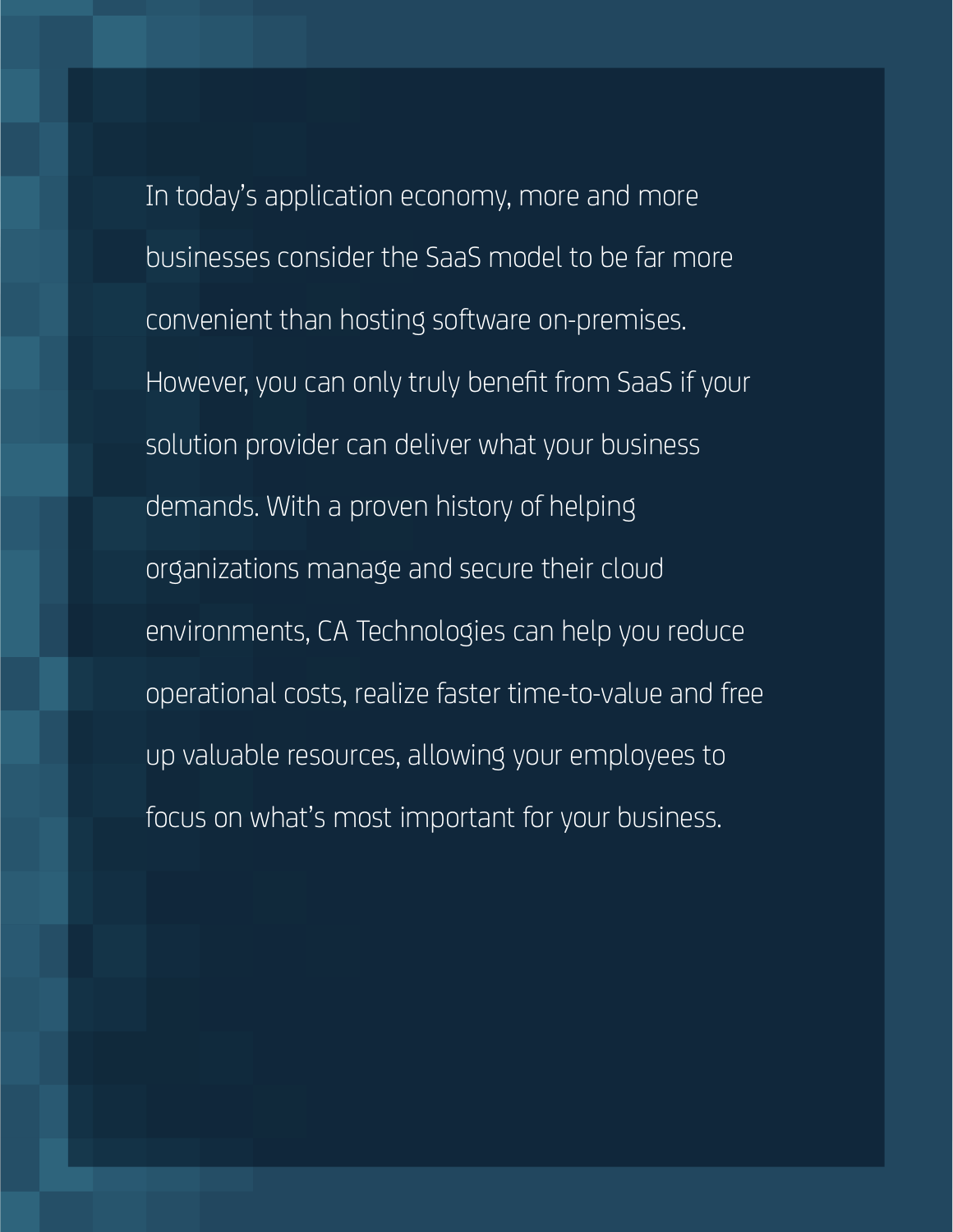# Executive Summary

### Challenge

Software as a Service (SaaS) is viewed by many organizations as the optimal software model due to its speed of deployment, ease of use and wide range of solutions that can be delivered. For many enterprises, the challenge of implementing, managing, maintaining and securing on-premises software is far too time- and resource-intensive to effectively handle internally. SaaS places these responsibilities on the provider, resulting in a lightweight, convenient and flexible model for customers. Yet, to capitalize on the benefits of SaaS, your organization needs to be sure that your chosen provider can support the required reliability, security and service management that the business demands.

### **Opportunity**

CA is a proven and trusted SaaS provider that you can count on to host, manage and secure your IT software—all while reducing the effort and cost of deployment as compared to on-premises solutions. With SaaS offerings from CA, you can take advantage of our powerful products, while enjoying the hands-off convenience of SaaS. We deploy our solutions across multiple continents to ensure your global employees can access the business-critical software they need—anytime, anywhere.

### **Benefits**

SaaS solutions from CA provide convenient, yet robust software that is cost-effective and reliable designed to save you money and enable ongoing productivity. Compared to on-premises offerings, our SaaS solutions frequently help customers reduce time to-value, thanks to:

- **Affordable subscription pricing**: Eliminate the large, upfront costs often associated with traditional on-premises deployments.
- **Quick setup**: Get up and running quickly by connecting to a pre-deployed, ready-to-use architecture.
- **Faster implementation and higher adoption**: Reduce implementation requirements and provide users with easy-to-adopt, over-the-internet delivery.

By performing the software upgrades and maintenance that would traditionally be handled by your IT staff, we save you time and free up your most valuable human resources. With SaaS solutions from CA, you can be confident that you're conducting business with a partner that has been providing world-class SaaS experiences for more than a decade.

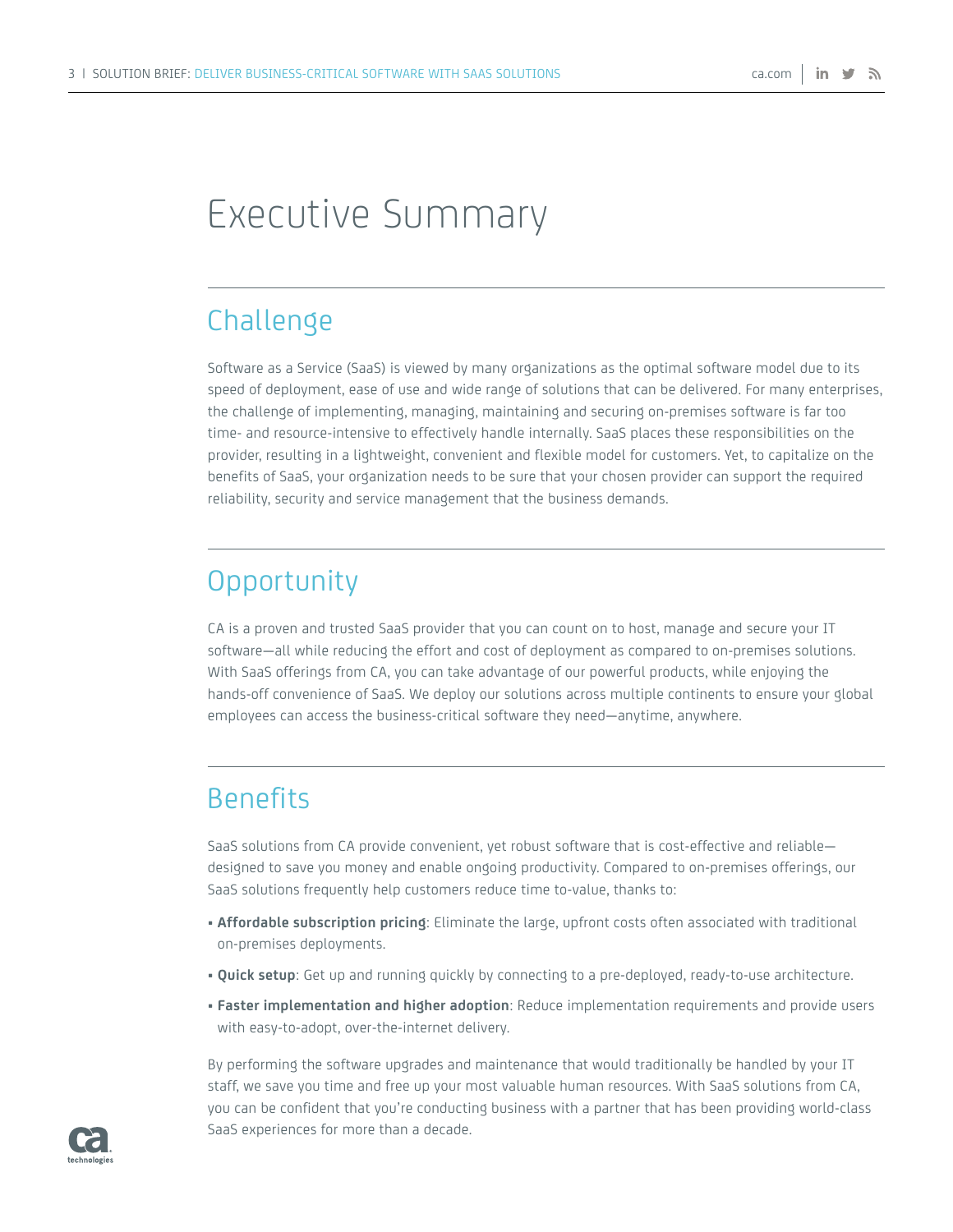#### **Figure A.**

SaaS solutions from CA Technologies provide a unique blend of reliability, proactive and powerful security, and high-quality, hassle-free service management.



### **Section 1:** Reliability With SaaS From CA Technologies

When it comes to SaaS, reliability is a cornerstone. In relinquishing control of your software's operations, you need a partner that you can trust to ensure the consistent availability and performance of your solutions. Without this, the convenience and simplicity of SaaS mean nothing. CA is a dependable partner when it comes to hosting and managing SaaS solutions. In fact, more than 19,000 organizations worldwide trust their SaaS deployments to CA.

Our SaaS offerings provide you with the necessary reliability and availability requirements to give you the confidence that your employees have access to your software, at anytime, from anywhere. Our always-on monitoring processes and technologies give you peace of mind knowing that your software is constantly being supervised and optimized. In addition, our comprehensive Trust Site provides the software performance visibility you need.

Here are some key highlights of how CA SaaS service assurance is set up and managed.

#### High availability and redundancy

We're committed to ensuring that your business-critical software is continuously up and running. SaaS solutions from CA operate at near-100 percent service availability levels that we have a history of meeting and exceeding. Matching penalties are triggered if the service does not meet our committed service levels.

We deploy our SaaS solutions in a load-balanced and highly available infrastructure that's designed to handle heavy traffic and eliminate single points of failure at any level of the deployment architecture. Failure detection capabilities exist within each tier, and once activated, send instant alerts to the Network Operations Center (NOC) facility for correction. Additionally, failures are automatically contained, as redundant data backup allows single instances to fail without any impact on the service or user experience.

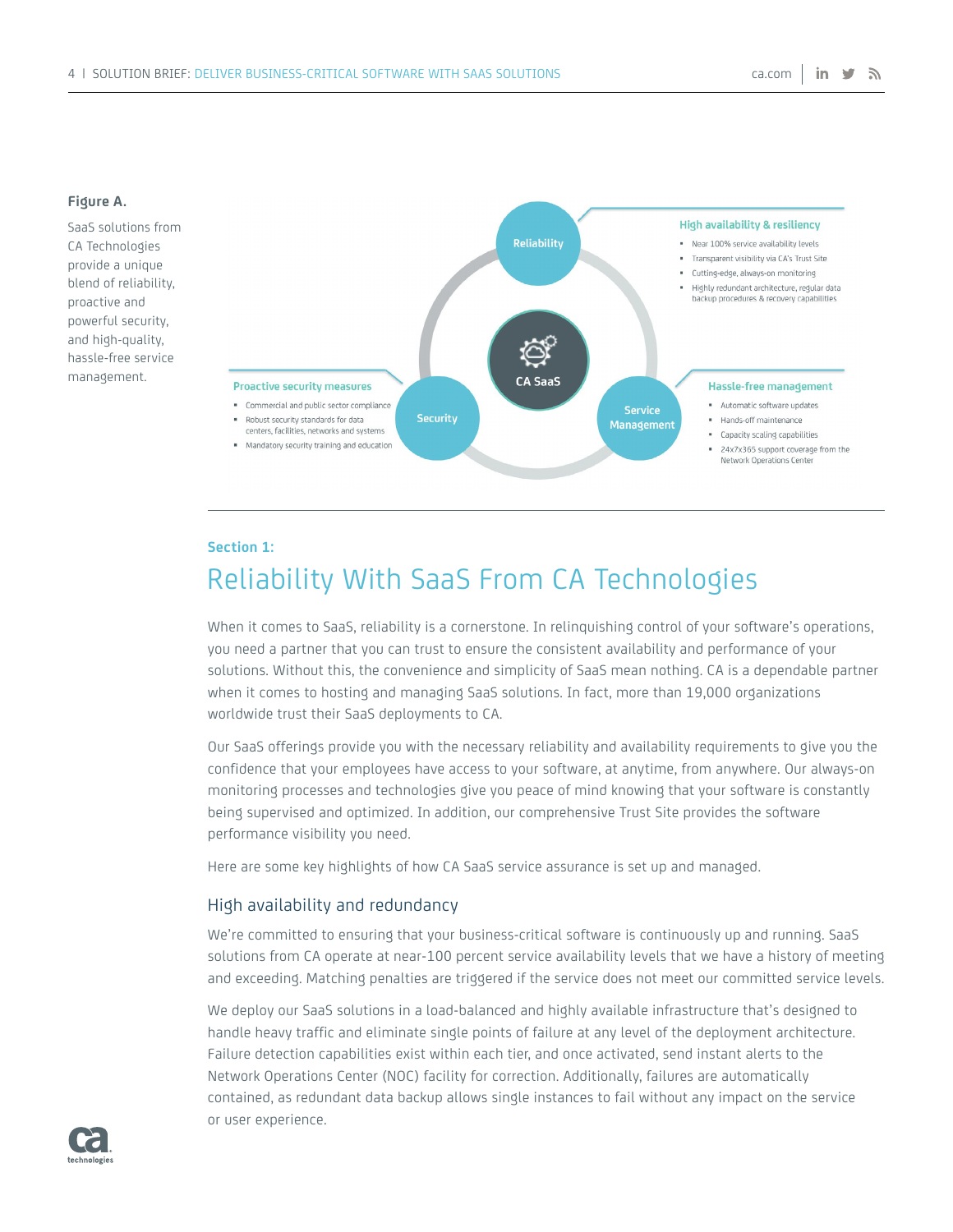#### Always-on monitoring

The availability and performance of our SaaS solutions are monitored from multiple sources using industry-standard technologies, giving you the peace of mind that your software is operating at peak performance.

#### Network Operations Center (NOC)

Our 24x7 service monitoring and help desk center ensures that our services are operating adeptly. A dedicated and trained team of solution experts analyze and respond to automated monitoring alerts. CA has NOC locations within each geographic region, allowing for a follow-the-sun model of facility operations that ensures customers have 24x7x365 support. These centers are situated in secure locations with mandatory electronic badge access that is only granted to privileged individuals.

#### Trust Site

CA prides itself on offering tremendous transparency and visibility into our SaaS availability levels. We've created a comprehensive [trust site](http://www.ca.com/Trust) that allows visitors to see service availability levels across our SaaS offerings, as well as any service notifications or updates. You can also log into My SaaS to see a filtered dashboard that displays near-real-time availability details of your specific SaaS products.

#### **Figure B.**

My SaaS is a private trust site that gives customers nearreal-time visibility into the seven day performance and availability history of their specific SaaS solutions from CA.



#### Data resiliency

Periodic data backups are performed automatically and allow for one or more data recovery points, giving you the confidence that your data won't be lost. SaaS solutions from CA come equipped with built-in data resiliency, achieved by automatically performing periodic customer data and configuration backups that create multiple service recovery points. These are essential to business continuity and disaster recovery plans and, upon a customers' request, can also be utilized to restore service to a previous state, if supported by the application.

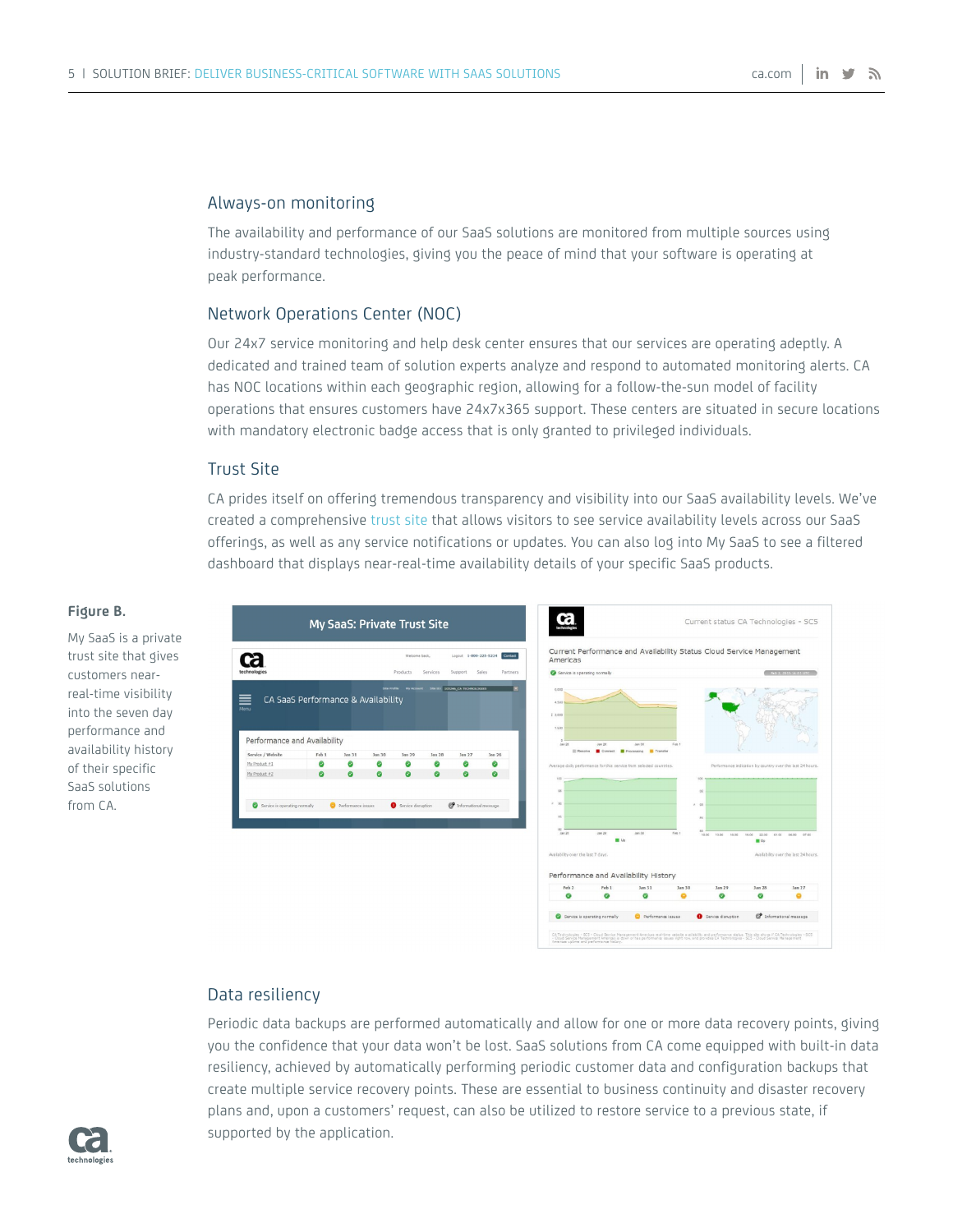#### Backup and restoration

Data backups are separately managed for each SaaS solution in order to meet the unique requirements of the solution's software and environment. The following are some examples of backup and restoration procedures inherent in our SaaS offering:

- **Off-site backups.** As part of the business continuity plan, backups are replicated via a secure connection to an alternate location.
- **Recurring backups.** All customer data is routinely backed up and safely stored on a near-daily basis.
- **Retention period.** For some SaaS offerings, multiple data backup points are stored for a defined retention period during which you can roll back to a previous backup point. Depending on how the offering is set up, the roll back can include the full service or service for individual customers only.
- **Storage policies.** In case of disaster, additional backups may be stored off-site with accredited thirdparty storage entities (where applicable). When taken out of service, media management policies and procedures are used to store backups and manage storage devices.
- **Customer restoration requests.** For some SaaS offerings, customers are entitled to request a data restoration within a specific retention period. A customer-requested restore may require the customer to pay for the service; please contact your CA Technologies representative for more information.

#### Disaster recovery

CA's SaaS operations team manages the services necessary to restore your data as soon as possible following a disaster-type event. A disaster recovery plan is regularly tested and updated to ensure optimal execution in restoring service should a natural or artificial disaster compromise a customer's primary processor. The plan is based on two key metrics: recovery point objectives (RPO) and recovery time objective (RTO). The RPO measures the maximum amount of recoverable pre-existing data, prior to the disaster, and the RTO measures the target restoration time of the service following a disaster. Achieving these benchmarks is our main goal when facing a disaster recovery situation.

### **Section 2:** Security With SaaS From CA Technologies

Security is an essential element of any SaaS delivery. In today's digital world, cyberattack prevention and sensitive data protection have never been more paramount. To meet the increasingly stringent requirements that you expect of your cloud services, SaaS solutions from CA leverage built-in security at all layers of the deployed architecture. These capabilities, coupled with our protocols and procedures, form a multitiered defense that's meant to prevent attacks before they happen. Our vigorous security measures are compliant with both commercial and federal industry standards, and demonstrate that proactively ensuring your software's security is our number-one priority.

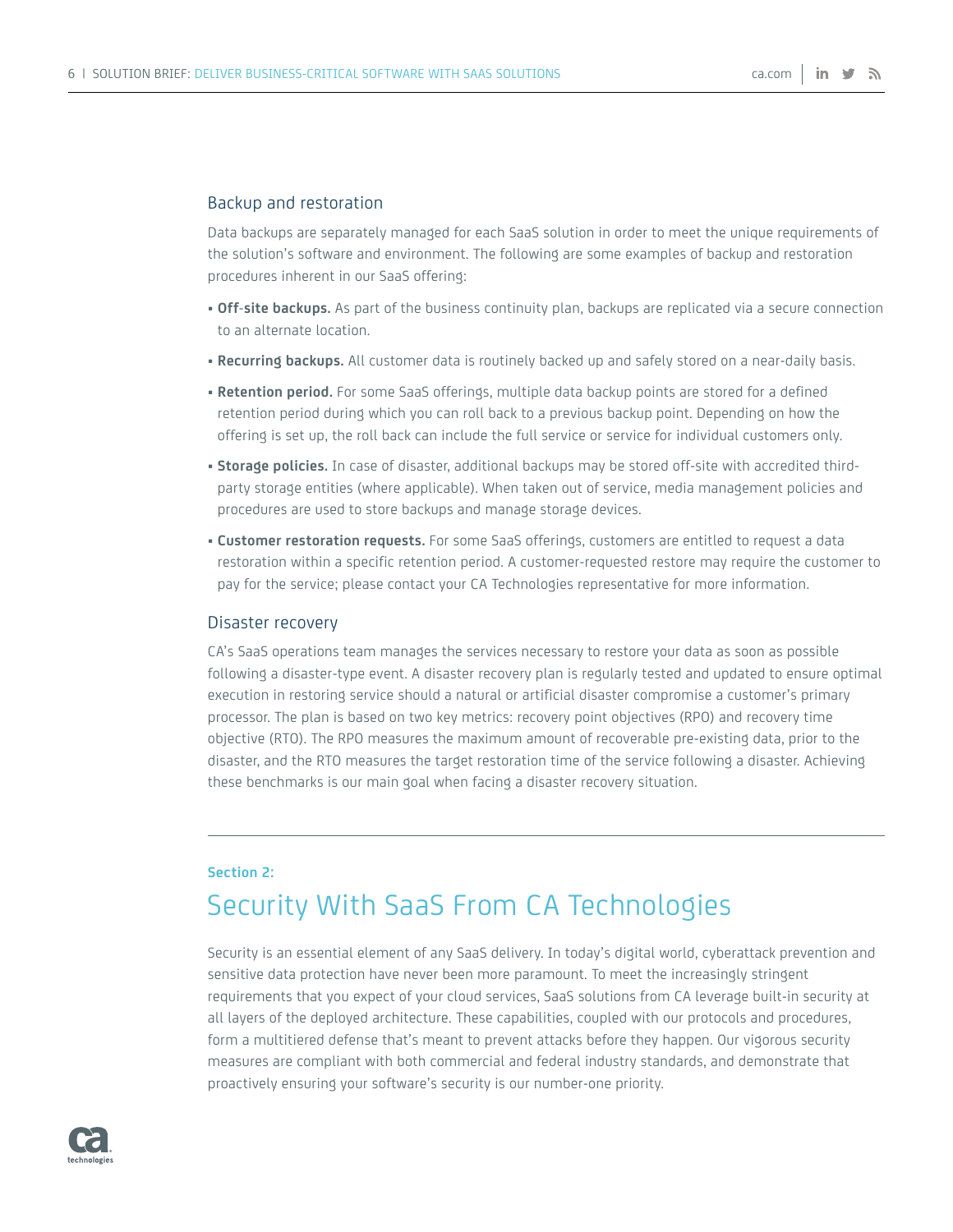#### **Figure C.**

A global data center footprint allows CA to manage compliance laws focused on data privacy and data sovereignty.



The following sections describe the security measures inherent in SaaS solutions from CA.

#### Data center security

We deliver our SaaS solutions from data centers that exceed Tier III standards, as measured by the Uptime Institute (http://uptimeinstitute.com). We've engineered our facilities and control processes to meet or exceed typical large enterprise standards, ensuring availability and security.

Data center premises are secured using numerous defined controls and processes:

- Data centers are monitored and recorded using CCTV systems.
- All access points are controlled by security personnel or by entry/exit systems.
- Facilities are occupied around the clock by security officers.
- Visitors are screened and escorted to authorized locations.

#### Networks and systems security

SaaS solutions from CA use a defense in-depth methodology to mitigate any threats that might compromise the confidentiality, availability or integrity of customer data, assets and services. Our solutions feature edge-to-edge security capabilities that provide visibility, threat management and remediation. To handle any security related incidents, CA implements a protocol incident management plan that includes continuous security monitoring and threat detection cycles.

#### Security education and training

Education is an essential part of any protection framework. Consequently, all employees are subject to regulatory and mandatory security training. Employees whose roles entail accessing customer data are required to take additional security training, and must sign confidentiality and non-disclosure agreements (NDAs) as conditions of employment at both CA Technologies and our third-party vendors.

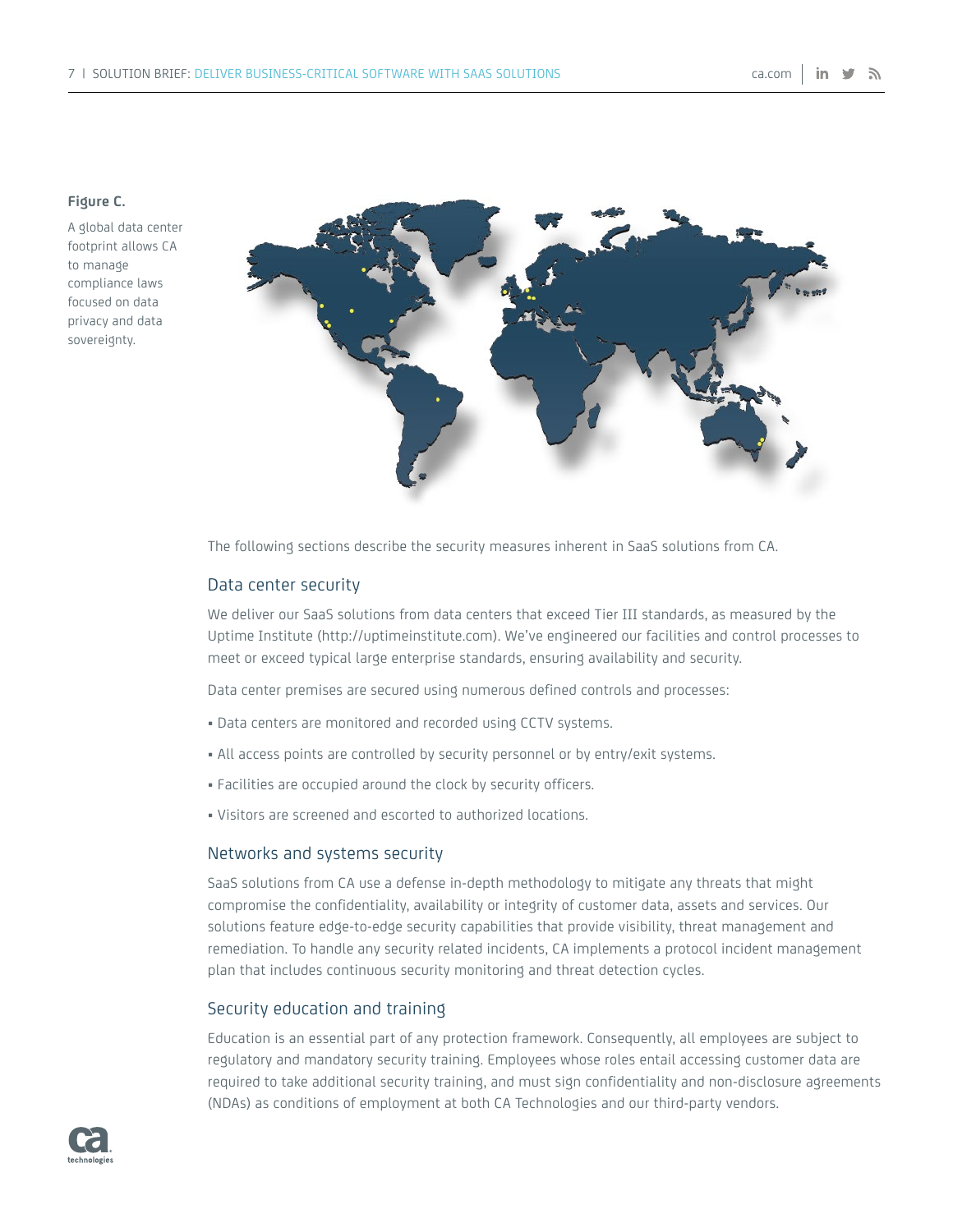#### Certification and compliance

We understand that security is a primary concern for organizations that are evaluating cloud-based applications. Our worldwide SaaS operations conform to rigorous certification, compliance and security programs and processes. We contract with independent auditors to regularly evaluate the security of our service. High risks are identified, analyzed and remediated before production systems are made available to customers. Midlevel risks are evaluated and resolved on a priority basis, and the potential impact on the customer is always top of mind when prioritizing these mid-risk remediation jobs.

SaaS solutions from CA comply with the following important certification and compliance standards:

- Statement on Standards for Attestation Engagements No.16 (SSAE 16)
- Payment Card Industry (PCI) Data Security Standard (DSS), where applicable
- Federal Risk and Authorization Management Program (FedRAMP), as stated in the SaaS listing

For a complete list of applicable audits and certificates, please visit [http://www.ca.com/us/lpg/](http://www.ca.com/us/lpg/saas-summary-audit-report.aspx) [saas-summary-audit-report.aspx](http://www.ca.com/us/lpg/saas-summary-audit-report.aspx)

#### **Privacy**

CA is committed to respecting and protecting your privacy to ensure you feel secure when using our SaaS services. In order to provide you with relevant information, respond to your requests and increase the benefits you receive from our website, we will occasionally request that you provide us with some specific personal information.

Learn more at <https://www.ca.com/us/legal/privacy.html>

#### **Section 3:**

## Service Management With SaaS From CA **Technologies**

Exceptional service management is the final element of a world-class SaaS offering. By managing the software's upgrades, changes and support, CA provides your business with top-notch service, while saving you the trouble of cumbersome maintenance tasks and headaches. We use processes and tools that are specifically tailored for the cloud, and perform automated software updates that constantly improve performance capabilities and the user experience. The result is a lightweight, hands-off service that significantly simplifies your experience.

Key highlights of SaaS service management from CA include:

• **Hassle-free upgrades and maintenance.** CA automatically upgrades you to new versions of the software, giving you immediate access to the latest features as soon as they're available—so you know your software is always up to date. We also perform periodic maintenance to ensure your software is operating at peak performance.

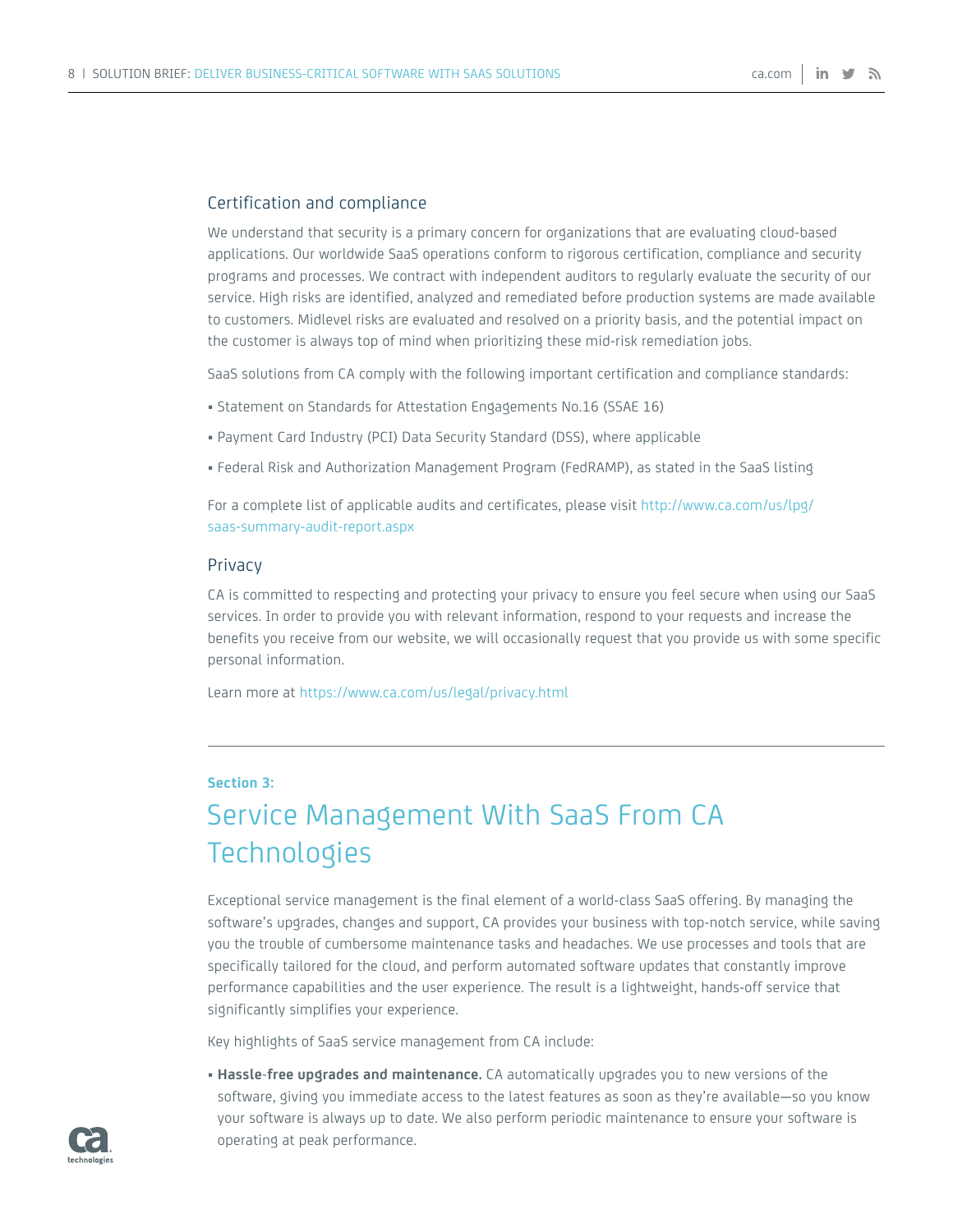- **Scaling capabilities.** Our solutions scale to account for growth in your software's future usage as well as accommodate short-term traffic spikes.
- **Resource flexibility.** Take the resources you previously needed to maintain your on-premises software solutions and redirect them to projects that support your business needs.
- **Ongoing support.** Our NOCs provide you with 24x7 support, so that you're always covered—no matter when you need assistance.

#### Release management and versioning

Upgrades to our SaaS solutions are included as part of the base subscription. We automatically upgrade customers when the latest software release becomes available. Some solutions require a prepared upgrade plan, in which case CA will notify customers when their solution is required to be upgraded for new features. We also offer new versions as soon as they're released and ready to be deployed. Refer to your contractual SaaS upgrade and release policies for more information.

#### Change management

Our SaaS operating practices follow standard software development lifecycle and change management processes using the Information Technology Infrastructure Library (ITIL) v3 framework. We manage and perform all changes to the environment.

#### Service maintenance

Maintenance is a routine and necessary element to any SaaS delivery that, while performed, may effect service availability. CA actively works to minimize the impact to customers by using industry best practices. Standard maintenance windows are advertised in advance, and typically occur outside of regional business hours. Service maintenance with our SaaS solutions falls into three broad categories:

- Scheduled
- Unscheduled critical
- Emergency

Notices of service interruptions will be sent as soon as emergency maintenance is scheduled, and are triggered by our SaaS monitoring systems or other monitoring methods. Emergency downtime will count against the contractual uptime specifications, as outlined in the service level agreement.

#### Service availability status

CA commits to the contractual service level availability of the production environment as indicated in the service level agreement. These levels are specific to individual service offerings. We prepare monthly service level availability reports for each of our SaaS offerings. CA will make commercially reasonable efforts to make SaaS offerings available with the applicable monthly uptime percentage during any monthly billing cycle. Customers also have access to the CA Trust Site, [ca.com/Trust](http://ca.com/Trust), which is a real-time, online tool to monitor the availability of data centers and their applications.

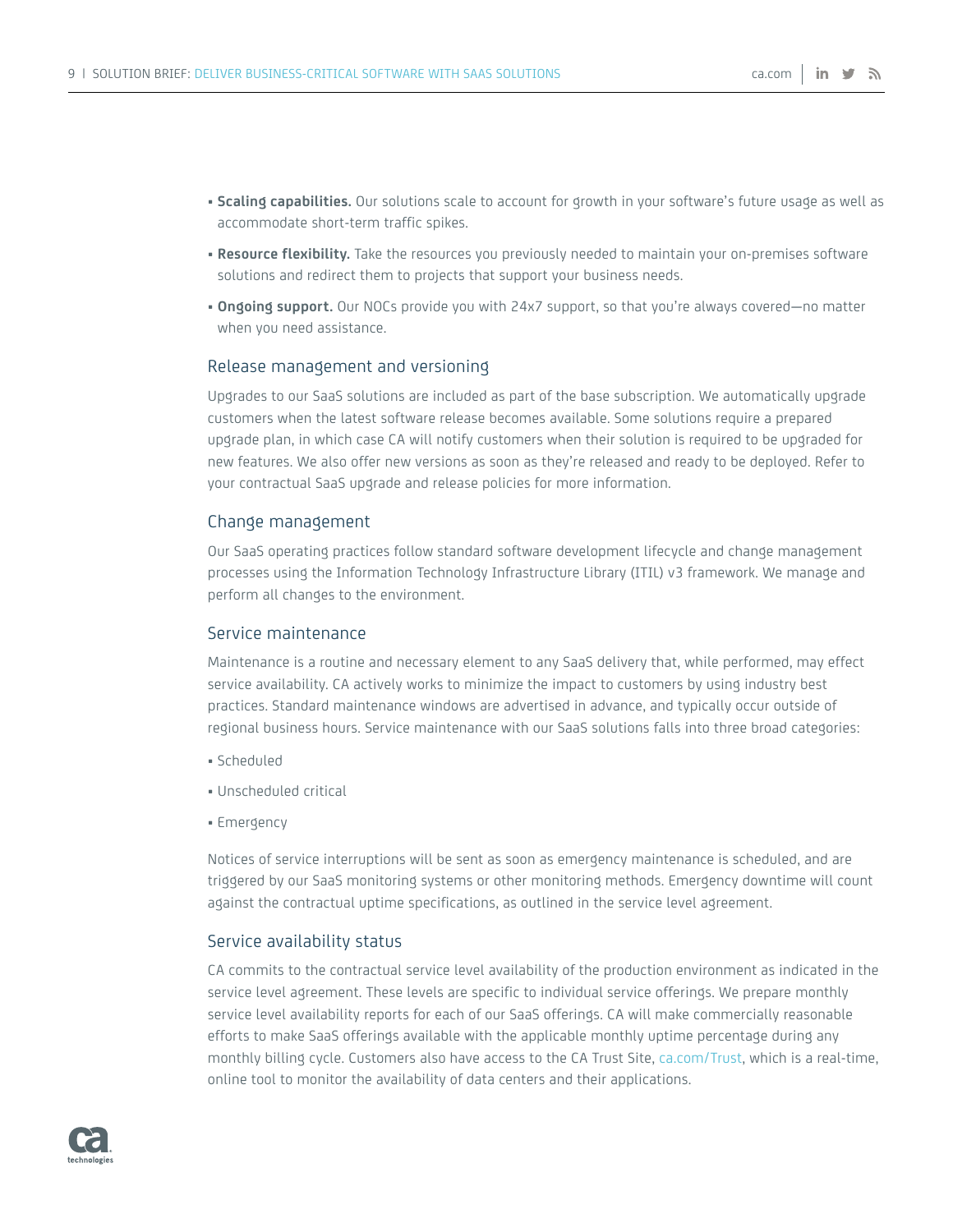#### Service support

Each of our SaaS solutions come with 24x7x365 support for all critical issues as defined in the support contract. Non-critical support, which is typically performed during business hours, is also defined in the support contract documents.

#### Capacity management

SaaS offerings from CA scale to meet the needs of the world's largest, globally distributed customers. Predicting future capacity needs and handling peak traffic are key to successful service delivery. By combining virtualization, cloud computing and elasticity, SaaS solutions from CA can adjust network and computing resources based on load variations to meet your availability and performance expectations.

#### Development and test environment

CA understands the need to make controlled, tested changes when customers integrate between SaaS and their own environments. Many of our SaaS solutions offer sandbox environments for development and testing purposes. We also provide assistance in the migration to production. Customers may need to pay additionally for such services. Please contact your CA Technologies representative for more information.

### Conclusion

A world-class SaaS offering is only as good as the reliability, security and high-quality service management it provides. We ensure these cornerstones through our resilient architecture, global data centers, cutting-edge monitoring technologies and strict security measures—as evidenced in our proven track record of providing exceptional cloud management services. Our solutions provide the benefits of SaaS and the capabilities of our powerful and innovative products to help you compete in the application economy. Outsourcing the delivery of your business-critical software requires an enormous amount of trust. At CA Technologies, we are committed to being the vital partner that your business can count on.

"It's the fastest and smoothest implementation I've ever gone through. We couldn't have done it without the best practice CA Technologies brought to the table and close collaboration with the Enterprise PMO."1